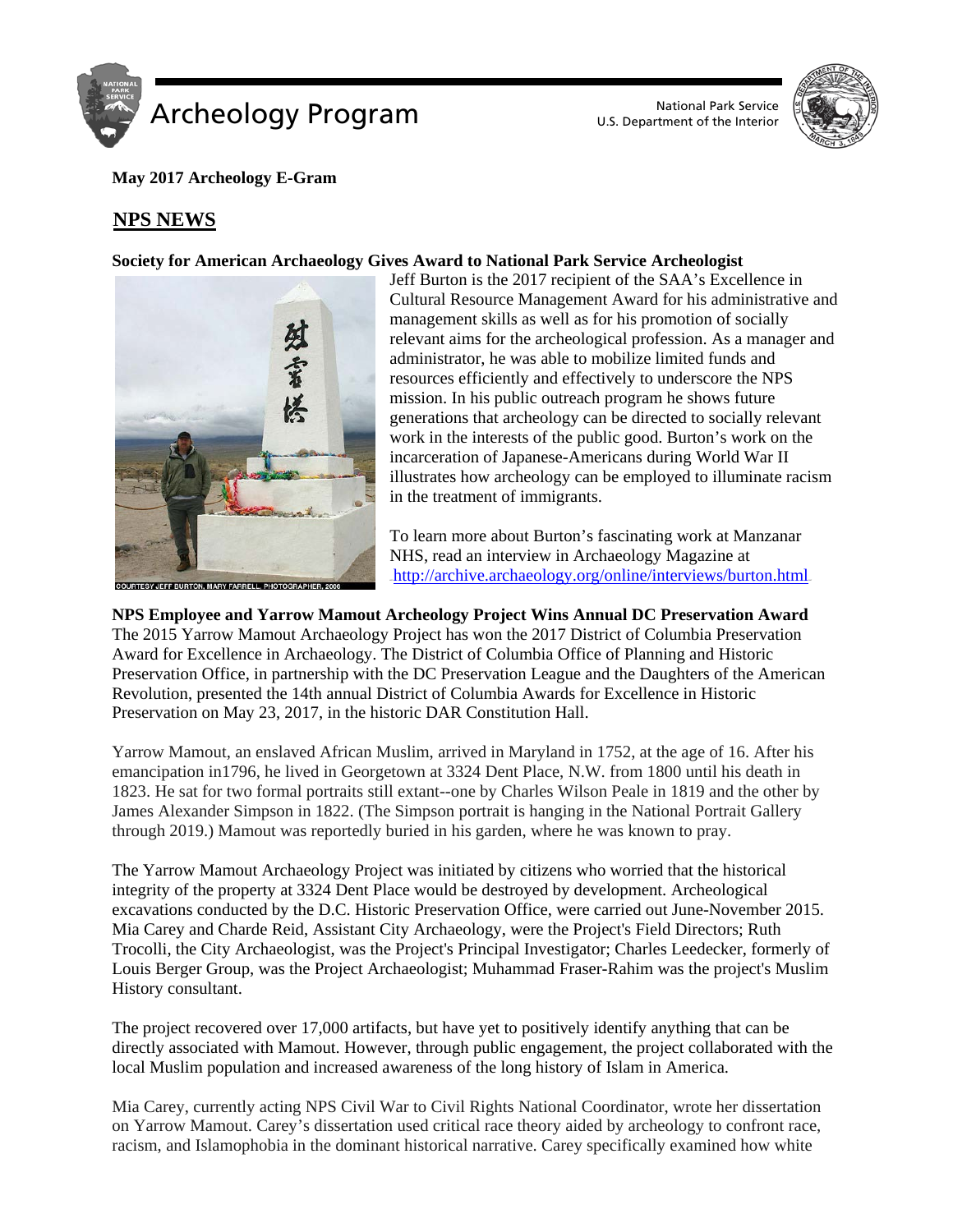privilege as an ongoing historical process silenced of the history and legacy of African Islam and helped create the assumption that recent immigrants and their children are the true representations of Islam and that Islam is a "foreign" religion. Carey also works with the Arc to Equality (A2E) a service-wide community of practice to tell the stories of all Americans.

### **National Park Service Northeast Region Hires New Anthropologist**

The NPS Northeast Region has hired a new anthropologist. David Goldstein will lead the ethnography program in the Northeast Region and assist parks and programs with their ethnographic needs.

Goldstein comes to the NPS Northeast Region with more than 20 years of research and community development. Raised in Detroit, Michigan, Goldstein's research interests center on sustainability of subsistence farming, with a particular interest in the role of trees and shrubs. His doctoral research investigated the sustainable use of dry tropical forests in the past and present in one of Peru's first national sanctuaries. Additionally, he has managed archeological and ethnobotanical research in Cuba, the US Virgin Islands, Belize, and Bolivia. Prior to his work as an anthropologist, Goldstein trained and worked as an objects conservator.



In the NPS, Goldstein has worked as the interpretation division chief for the three park units on Saint Croix, US Virgin Islands. More recently, Goldstein was Urban Liaison/Fellow in Detroit. In this position, he worked to connect NPS programming in a city with no physical park unit, but with multiple federal program resources. Part of this work was to convene stakeholders around NPS assets like the Underground Railroad-Network to Freedom, Land Water Conservation Fund sites, River Trails Conservation Fund projects, and National Register and National Landmark properties...

Goldstein is duty-stationed in Lowell, Massachusetts.

**National Park Service Wilderness Archeology Resource Management Guidance Released** The NPS Archeology Program has posted a new chapter of the Archeology Reference Guide. The Archeological and Other Cultural Resources and Wilderness<sub>-</sub> module of RM 28A: Archeology **(NPS Archeology Guide)** provides agency-specific technical guidance for identifying and managing archeological and other cultural resources in wilderness.

The NPS has argued in court (Wilderness Watch, Inc. v. Creachbaum) that the Wilderness Act does not mandate decay or destruction of all cultural resources in wilderness. It also argued that the National Historic Preservation Act does not require preservation of the material fabric of all cultural resources. This guidance is intended to assist in responsible and defensible decisions about the management of archeological and other cultural resources in wilderness.

Karen Mudar developed and wrote the module, with the assistance of subject matter experts: Mark Calamia, Kayci Cook, Jill Cowley, Eileen Devinney, Sandra Dingman, Mike Evans, Ann Hitchcock, Barbara Judy, Jeremy Karchut, Laura Kirn, Rachel Mason, Jeff Rasic, Laura Schuster, Joe Watkins, Jacilee Wray, and Pei Lin Yu. Matt Burns designed and built the webpages.

To read the guidance and access other chapters, go to https://www.nps.gov/archeology/npsGuide/index.htm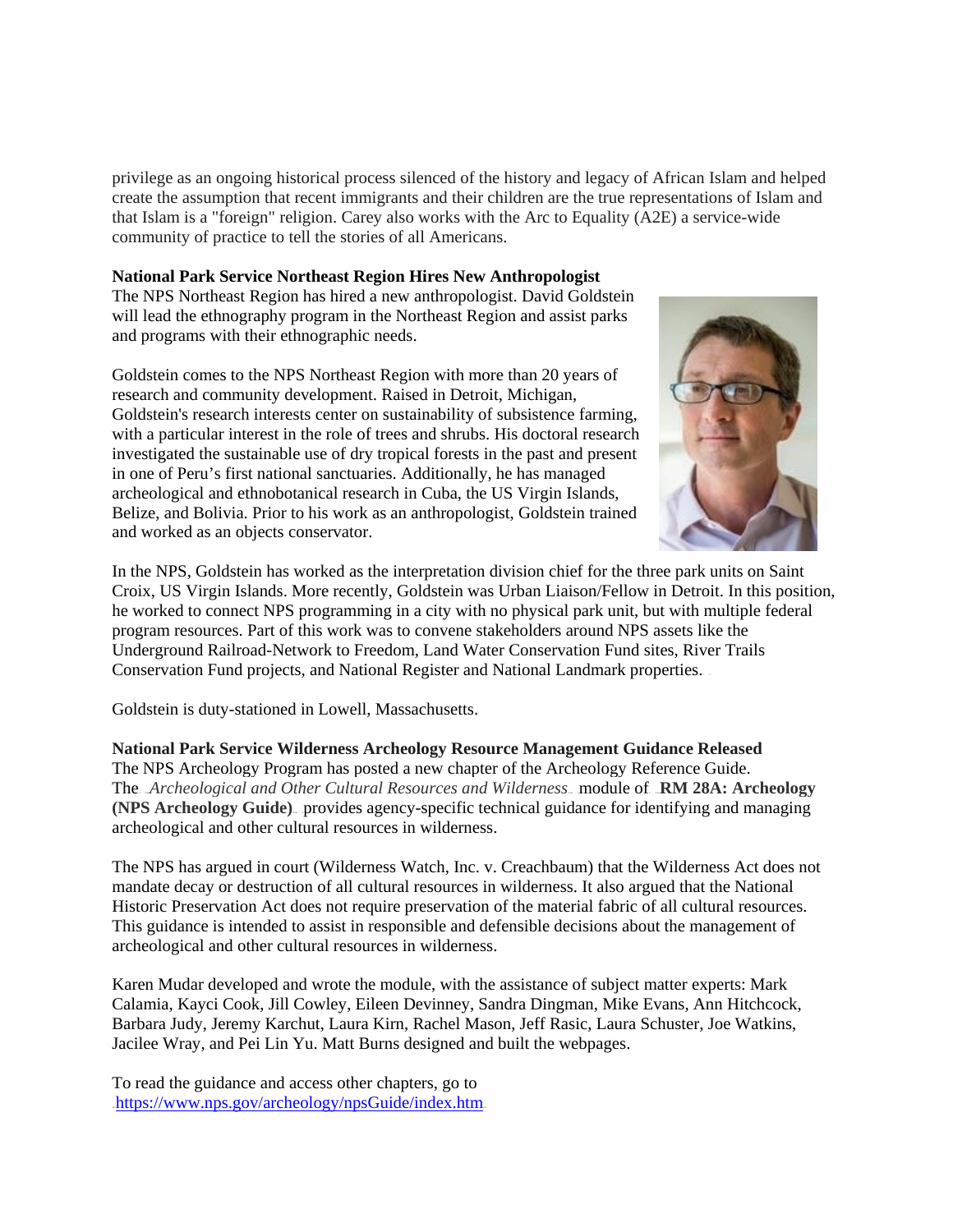

The 2017 project team from the Submerged Resources Center, the Southeast Archeological Center, the NPS-Washington Cultural Resources office, and visiting scholars from Senegal and Mozambique.

**National Park Service Archeologists Continue International Partnership in Slave Wrecks Project** In April 2017, the NPS Submerged Resources Center (SRC) and Southeast Archeological Center (SEAC) continued the third season of field operations and training for the Slave Wrecks Project. The team was joined by archeologists from Senegal (Adama Athie, Ibrahima Thiaw and Adama Athie from University Cheikh Anta Diop in Dakar) and Mozambique (Celso Simbine and Anezia Asse from Eduardo Mondlane University; and Momande Ossumane).

The team conducted terrestrial and underwater documentation of archeological features at Christiansted NHS, St. Croix, U.S. Virgin Islands, and a shipwreck in the waters of Buck Island Reef NM. They presented two workshops that brought together local community leaders in heritage education and preservation; and law enforcement officials charged with protecting the resources of the Virgin Islands.

Archeological efforts at Christiansted NHS identified a cistern or well during a 2015 ground penetrating radar survey of the grounds in and around the 18<sup>th</sup> century Danish West India and Guinea Company Warehouse. In summer 2017, NPS archeologists will return to Christiansted to expand these excavations as part of a program to teach University of the Virgin Islands students archeological field and laboratory methods, and museum curation.

The SRC team surveyed over nine square miles of the waters surrounding Buck Island Reef NM. Historic records indicate two slave ships sank near Buck Island while transporting enslaved humans into Christiansted in the early 1800s. The team hoped to discover cultural materials from these ships. Divers and snorkelers investigated hundreds of magnetic anomalies and located the remains of at least two shipwreck sites and several historic anchors. At this time, findings from the magnetic anomalies do not appear to be from the two wrecked slave ships in question.

The workshop *Community Stewardship and Site Protection* focused on the value of heritage sites for community, especially on protection of sites and antiquities related to the Trans-Atlantic Slave Trade. The workshop *Site Protection Through Law Enforcement*, provided by retired NPS Special Agent Todd Swain. Swain, an expert in archeological and cultural heritage protection, focused on illegal trafficking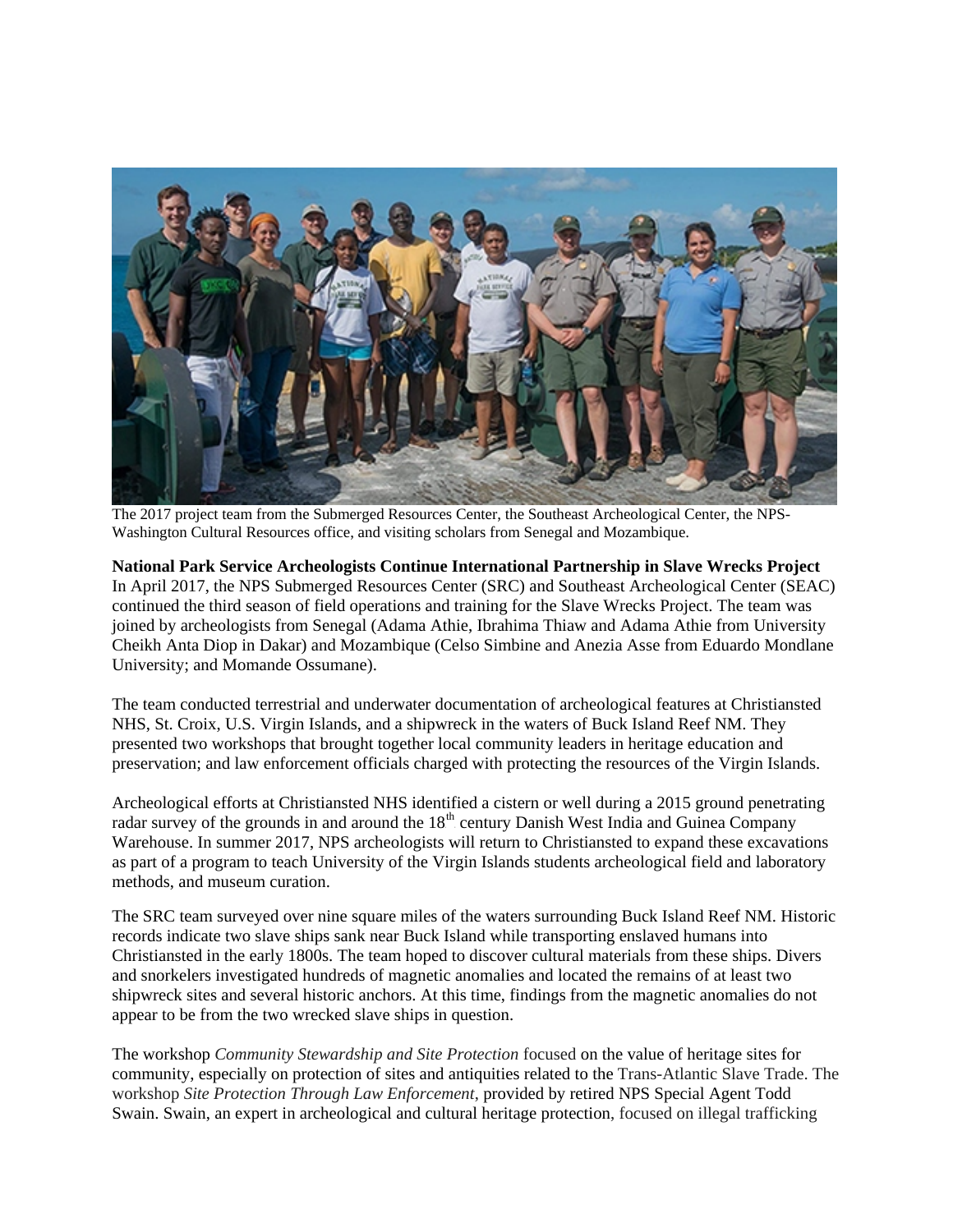and interdiction, applicable U.S. and international cultural heritage protection laws, heritage site crimes and crime scene investigation, and methods for conducting site damage assessment.

During an evening public meeting two of the African archeologists, Ibrahima Thiaw and Celso Simbine discussed research and heritage protection efforts in their home countries.

The team made presentations to classes at the University of the Virgin Islands. The University of the Virgin Islands-Virgin Islands Caribbean Cultural Center is a collaborative partner in the Slave Wrecks Project. In 2016, a pilot program was begun in which interns from UVI, with guidance from the NPS oral history program and the National Museum of African American History and Culture, began to collect and record stories about the transfer of the Virgin Islands from Denmark to the United States in 1917.

Since 2010, the Slave Wrecks Project has fostered public and scholarly understanding of the role of the African slave trade in shaping global history by using maritime archeology to examine enslavement and its far-reaching global impacts. It is an international collaborative partnership between the National Museum of African American History and Culture, George Washington University, the National Park Service, and other organizations.

This project was sponsored by a grant from the U.S. Department of State's Cultural Heritage Center.

To listen to an interview with the team on the UVI radio show VICCC Notes, go to https://soundcloud.com/cultural-center-1/4132017viccnotes2017pt2swp-african-partners-plus

*From story by Meredith D. Hardy, Southeast Archeological Center/Christiansted National Historic Site; David Gadsby, Washington Office; Jessica Keller, Submerged Resources Center*

#### **National Park Service Submerged Resources Center Searches for World War II Aircraft**

The NPS Submerged Resources Center, in partnership with NOAA, is searching for Battle of Midway sunken aircraft this month. This year is the 75th anniversary of the battle and this project aims to raise awareness and honor the legacy of the brave men who helped to turn the tide of the war. Research into the Battle of Midway is adding an important maritime component to our understanding of the broader history of World War II in the Pacific.

Scientists have collected dozens of first-hand observations about wreck locations at Midway Atoll in addition to locations based upon archival research that will improve the accuracy of historical accounts of aircraft losses. Archeologists will work alongside biologists are trying to understand the way that sunken aircraft and shipwreck sites create habitat for alien invasive species in the northwestern Hawaiian Islands.

NPS archeologists Bert Ho and Dave Conlin are the archeologists on the project; Ho is co-PI of the project and field director. NPS photographer and SRC deputy chief Brett Seymour is the lead for photo documentation of the project. NOAA's Office of Ocean Exploration and Research will be providing the web coverage. This project also includes FWS as a partner.

To read more about this project, go to http://oceanexplorer.noaa.gov/explorations/17midway/welcome.html

#### **Missing out on NPS Archeology News and Announcements?**

The NPS Archeology E-Gram is distributed at the end of each month via e-mail and posted on the NPS Archeology Program website. You obviously know about the E-Gram (since you are reading this issue!), but what about your friends and colleagues, especially if they have recently joined the NPS? Do you know whether you are getting all the announcements that you should?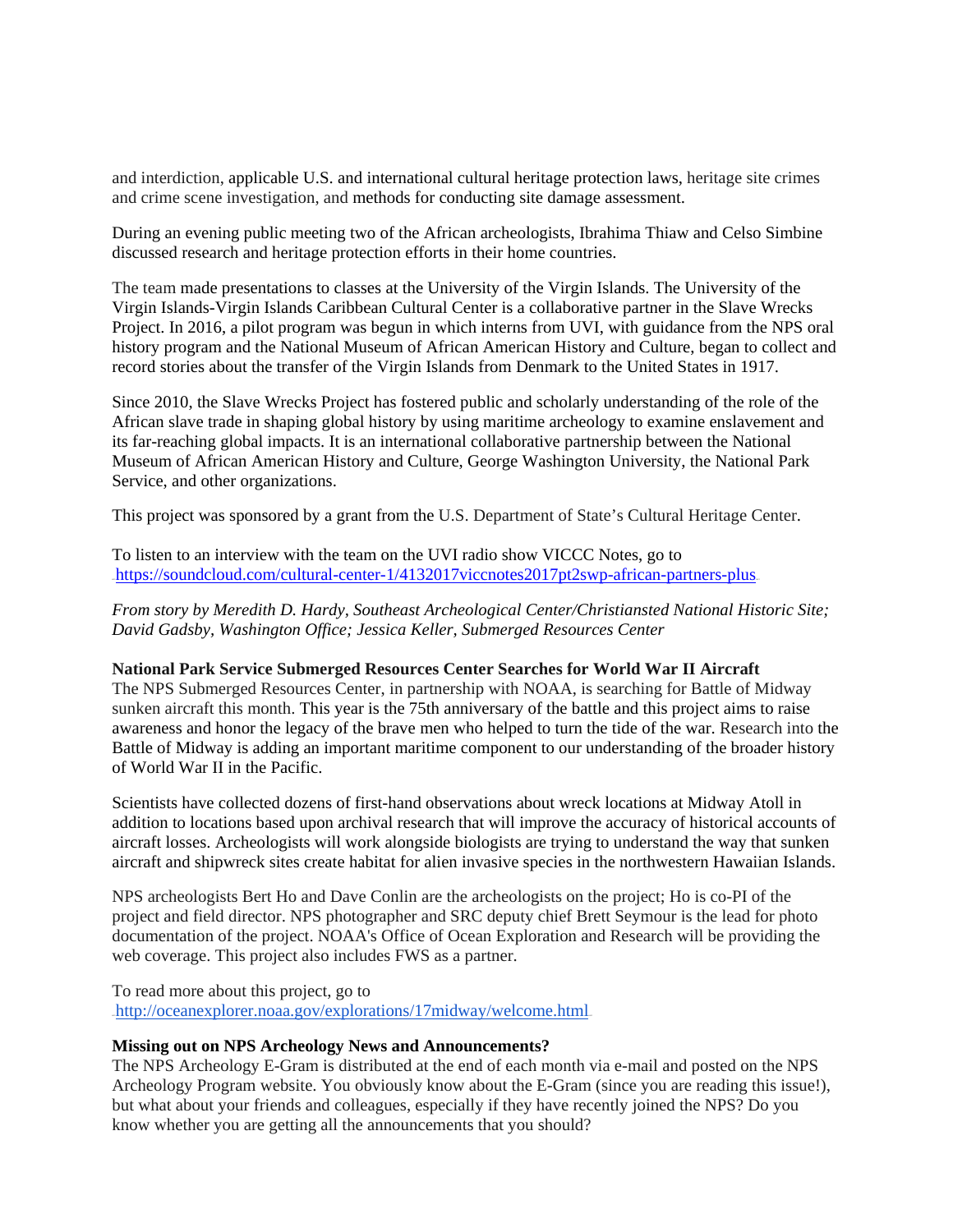One way to ensure that you and your friends receive the E-Gram and other timely news and announcements about NPS archeology is to join an NPS Archeologist e-mail group list. The NPS maintains four group lists (NPS Archeologists in Centers; NPS Archeologists in Parks; NPS Archeologists in ROs and SOs; and NPS Archeologists in WASO). These are used when sending out the E-Gram and other announcements. To check whether you are part of one of the mailing lists, go to MyAccount.nps.gov<sub>-</sub> and access your personal information. Click on "My Email Groups" to see which mailing lists you belong to.

To add your e-mail address to a mailing list, contact the IR Service Desk at 202-513-7266 or. WASO nitc\_helpdesk@nps.gov. and indicate the mailing lists you would like to join.

To access MyAccount, go to. https://myaccount.nps.gov/Account/LogOn?ReturnUrl=%2f

## **Alaska Archeology Month**

April was Archaeology Month in Alaska, a time to reflect on Alaska's rich and exceptionally long-lived cultural traditions that we understand, in part, through archaeological research. It's also an opportunity to raise awareness about preservation of the archaeological record, a non-renewable resource relentlessly subjected to a range of threats.

This year's theme for the Archaeology Month poster is the **Paleoarctic Tradition**, an archaeological culture dating from approximately 7,000 to 14,000 years ago. These were the first settlers of Alaska, who made a living hunting, trapping and fishing a smorgasbord of resources that included now-extinct species such as bison, wapiti (elk), and horse, along with extant species that include caribou, Dall's sheep, waterfowl, small game, and fish. Recent archaeological finds show that Paleoarctic people had begun to exploit salmon, which in later millennia would become a major staple of Alaskan subsistence economies.

To learn more, go to .http://www.alaskaanthropology.org/

## **Cultural Sites Uncovered in Alaska Island Survey**

A recently completed survey of an island in the Kodiak archipelago uncovered 14 new cultural sites, including five dating to prehistoric times. Discoveries made during a survey of Whale Island, located between Kodiak and Afognak islands, included fox farms, a failed gold mine and an old homestead. The survey of Whale Island was part of a larger survey encompassing coastal areas of Afognak Native Corp.'s 248,000 acres of land. The survey team is mapping the important cultural sites and supporting land management practices that protect the archeological sites located on the property. The survey, funded by a NPS Tribal Heritage Grant, is in its second and final year.

All five of the prehistoric sites had shell middens. Three of these sites appeared to be seasonal camps from the late-prehistoric period. The shell middens contained gastropod shells and cod bones. The two oldest, dated to approximately 3,000 BP, were a small village, and a cod-processing station. The survey also identified evidence for fox farming during two time periods - the early 1900s and the 1930s Depression era – and a gold mine dating to the early 1900s.

*From story by JoAnn Snoderly, Kodiak Daily Mirror*

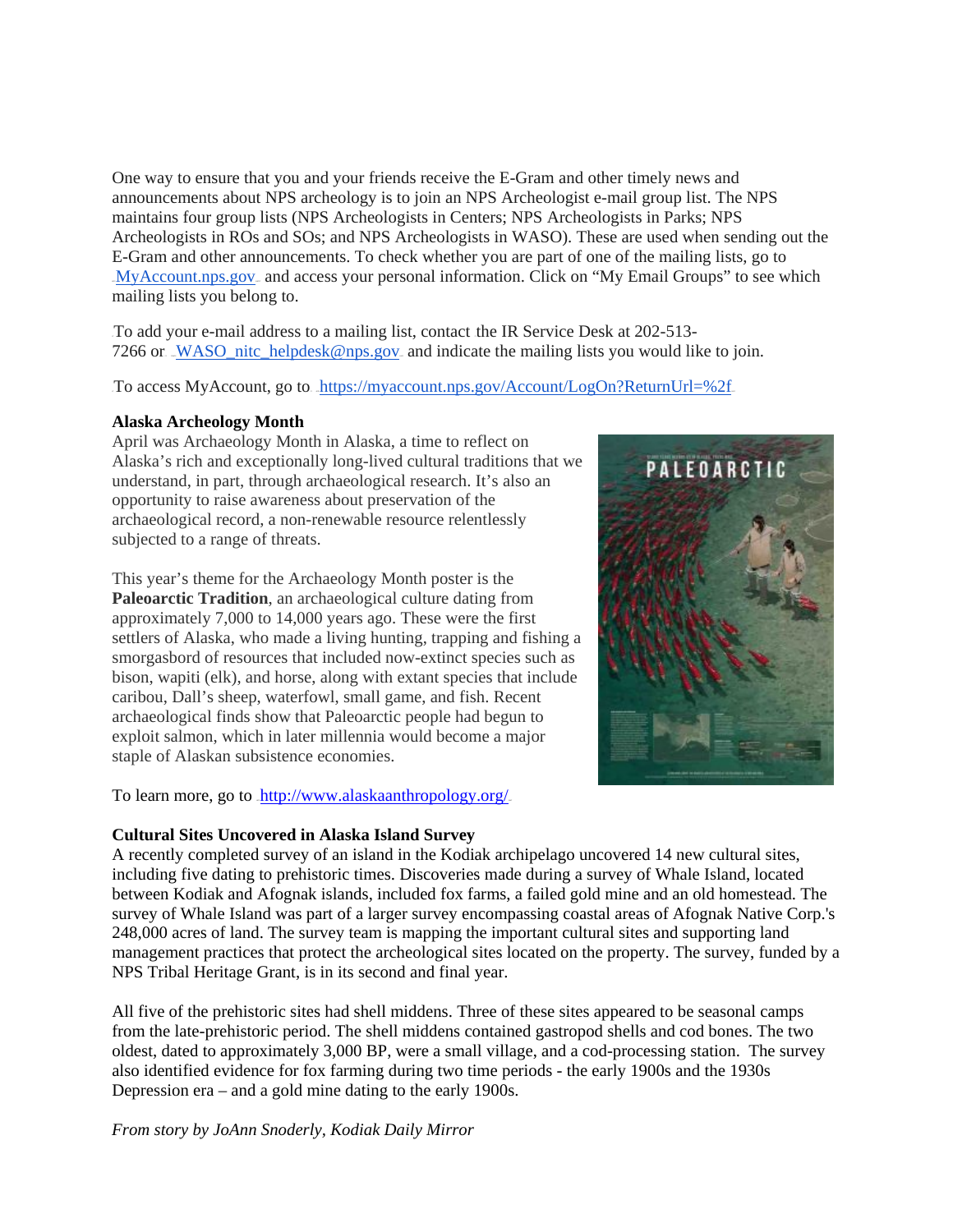## **Beckley Mill Archeological Resources on National Register of Historic Places**



On May 1, 2017, Beckley Mill, in West Virginia, was officially listed on the National Register of Historic Places based on its association with Alfred Beckley and the potential value of its archeological resources. Beckley built the grist mill along Piney Creek in 1838 to encourage agriculture and commerce on his wilderness landholdings in western Virginia. Alfred Beckley was the son of John Beckley, the first Clerk and Librarian of Congress, and was the force behind the establishment of the town of Beckley at the intersection of two historic turnpikes. Since 2013 archeological and historical studies spearheaded

by the Raleigh County Historical Society have demonstrated that the mill exemplifies the industrial development that occurred in the lower New River region during the early to mid-19th century. Over the past year, community leaders and staff of New River Gorge National River have discussed how the Beckley Mill might be used to promote heritage tourism.

#### **Man Indicted Under ARPA for Defacing Fort Sumter National Monument**

A South Carolina man was indicted by a federal grand jury on charges of damaging and defacing an archeological resource — Fort Sumter — in violation of the Archaeological Resources Protection Act and committing a depredation against property of the United States. Noah Sigalas, 21, is alleged to have forcibly pulled on a support bar which was stabilizing part of a casemate wall, causing damage in excess of \$1,000. For depredation of property of the United States, Sigalas faces a potential penalty of 10 years in prison, a fine of \$250,000, a term of supervised release of three years and a special assessment of \$100. For a violation of the Archaeological Resources Protection Act, the potential penalty is a term of 2 years in prison, a fine of \$20,000, a term of supervised release of 3 years and a special assessment of \$100.

Fort Sumter's construction began in 1829, and the fort was unfinished when it was fired upon April 12, 1861 – starting the American Civil War. Ninety percent of the bricks visitors see at the Fort today are original bricks, made in the Low country by enslaved African Americans.

Ben Byrnes, chief ranger of visitor and resource protection for Fort Sumter NM, said that NPS law enforcement rangers vigorously investigate potential violations of law and take acts of vandalism very seriously. Assistant United States Attorney Sean Kittrell is prosecuting the case and Special Agent Chris Schrader, from the Investigative Services Branch of the NPS, is the lead investigator.

#### *By Jake Lucas, Moultrie News*

#### **Oregon Man Sentenced for Damaging Archeological Site**

A Grants Pass, Oregon, man was sentenced in federal court to three years of probation for excavating and damaging an archeological site on federal land. Christopher Ruppel was also ordered to pay \$2,500 in restitution for costs associated with restoring the site. U.S. District Court Judge Ann Aiken sentenced Jason Christopher Ruppel for violating the Archaeological Resources Protection Act. Ruppel pleaded guilty to the felony charge in February 2017.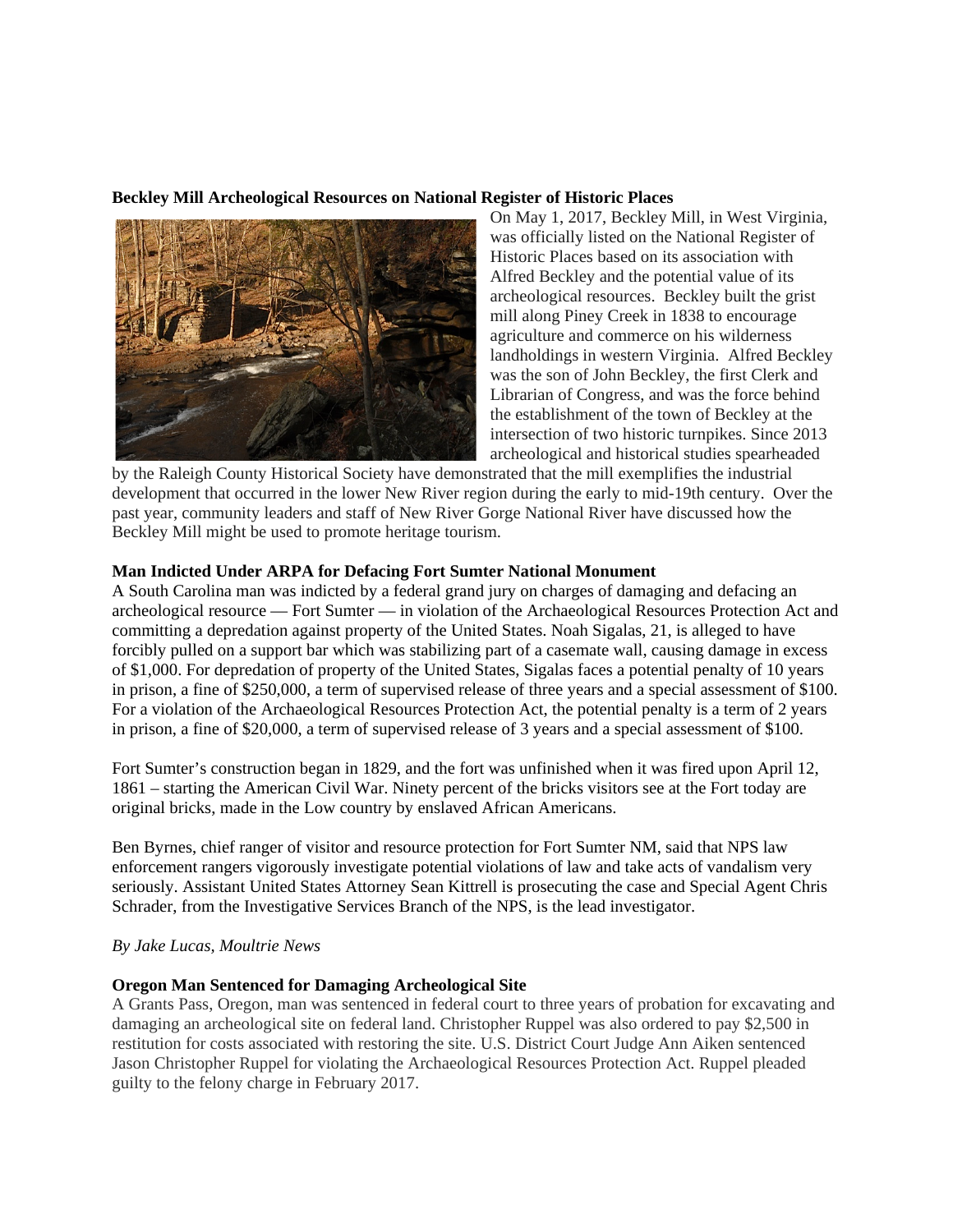He admitted that in 2013, he violated the Act by digging on Bureau of Land Management land and damaging a known archeological resource. Ruppel was seen excavating and removing items from the site on at least seven different days during a two-month period.

The site is part of the Confederated Tribes of the Grand Ronde Community of Oregon's ancestral homelands. The tribe submitted a letter at sentencing expressing their concerns about the damage done.

## **FEDERAL NEWS**

## **Islanders Oppose Archeology Field School in San Juan National Monument**

BLM's plans to conduct archeological survey in San Juan NM are running into opposition. Patrick McCutcheon from Central Washington University intends to survey and shovel test at Iceberg Point on Lopez Island in July, 2017, during a three-week field school. The archeological investigations are part of NHPA and NEPA compliance prior to restoration of native species, including camas. The tribes see the survey as a step toward restoration and harvest of what used to be one of their most important foods.

But Iceberg Point isn't wild, exactly: It's more like a very old, overgrown garden. "A pre-contact or pre-Columbian agricultural landscape in which Coast Salish people were gardening camas and other plants for the villages here on the south end of Lopez," said biologist Russell Barsh with Kwiaht, a Lopez-based scientific nonprofit that has been studying the ecosystem of Iceberg Point for more than a decade.

Native peoples cultivate the plants and slow-cooked the bulbs in underground pits to turn indigestible starches to sugar. With the indigenous gardeners displaced by disease and colonization, the camas prairies, once carefully weeded and tended, were largely abandoned. In subsequent decades, camas and other wildflowers have been gradually losing out to trees, shrubs and weeds.

McCutcheon's Iceberg Point project has the support of at least four western Washington tribes. Tribes including the Samish and Lummi trace their roots back to the San Juan Islands and want to restore camas at Iceberg Point, in part, to bring healthier carbohydrates back to tribal diets. Inulin starch in plants like camas and cattails helped tribes avoid diabetes, unlike the white starches and sugars that replaced it.

Barsh, however, is opposed to the archeological research. "The damage will be irreversible. What's in that area could include the last remaining specimens of a number of wildflower species that we'll never see again, at least not here in the islands. There are a dozen state-listed and federally listed plants that cannot be identified after they flower in the spring and are very likely to be dug up [during the shovel testing]." In addition to wildflowers, the southern end of Lopez Island supports at least 200 species of lichens, "and likely many more," according to biologist Fred Rhoades of Western Washington University, with at least a dozen regarded as rare or endangered.

McCutcheon said botanical maps of the area show where to avoid trampling or digging up rare plants.

The BLM is currently accepting comments from the public prior to further consultations.

*From story by John Ryan, Oregon Public Radio*

### **Lawmakers Want Canyon of the Ancients National Monument Left Intact**

President Trump ordered Interior Secretary Zinke on April 26, 2017, to review the status of more than two dozen national monuments for possible modification. Two members of Congress from Colorado are asking the White House to remove the Canyons of the Ancients National Monument, managed by the BLM, from this list. Senator Cory Gardner and Representative Scott Tipton argue to maintain the current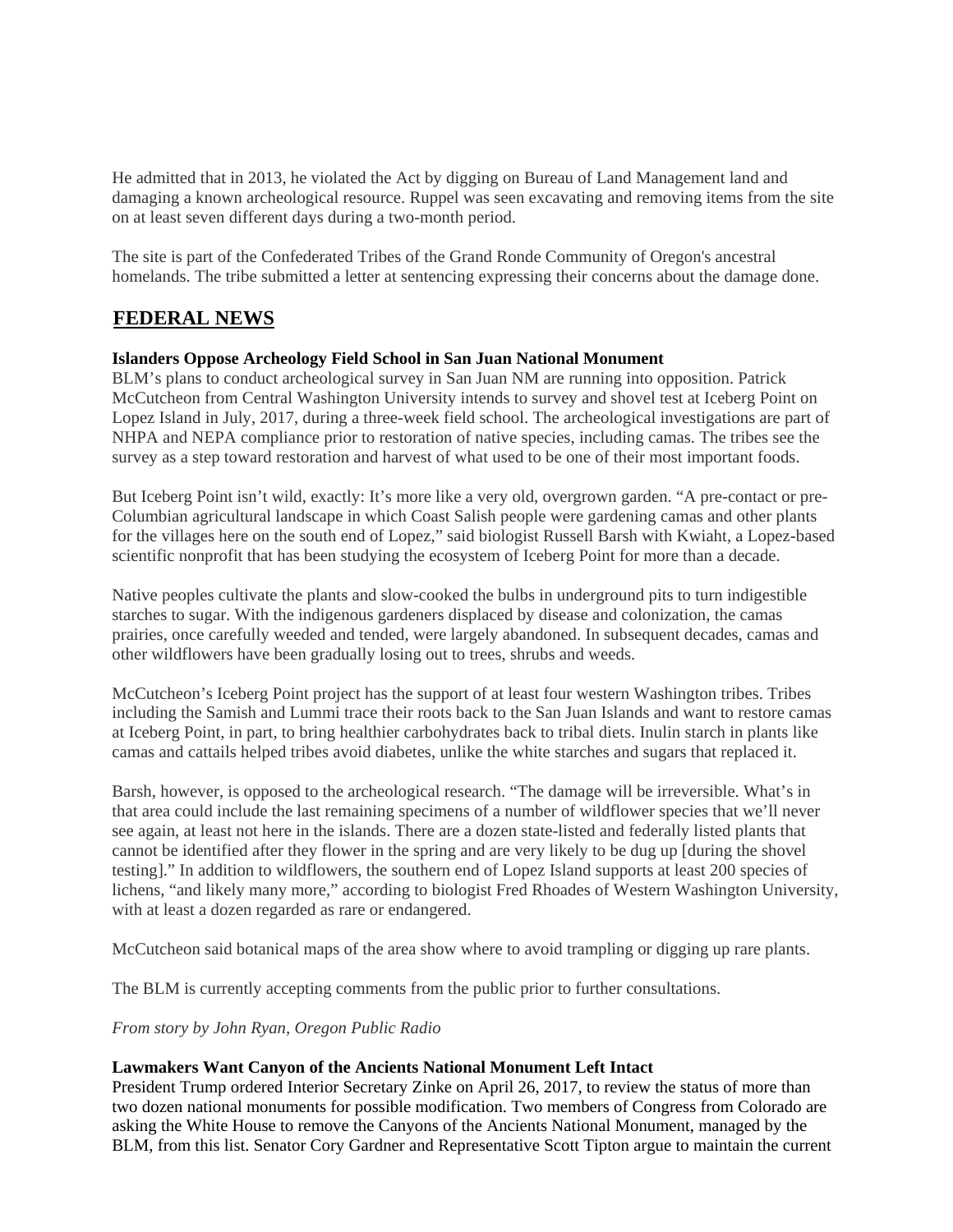status of the southwestern Colorado monument that preserves thousands of archeological sites while allowing traditional uses of the land. Their recommendation is likely to get a close hearing.

Using presidential powers conferred by the Antiquities Act, President Bill Clinton designated the Canyons of the Ancients in 2000. It covers 275 square miles and has more than 6,000 known archeological sites. It's the only Colorado site under review by the White House.



### **The Federal Archeologist's Bookshelf**

*Ice Patch Hunting in the Greater Yellowstone Area, Rocky Mountains, USA: Wood Shafts, Chipped Stone Projectile Points, and Bighorn Sheep (Ovis canadensis)* by Craig Lee and Kathryn Puseman. American Antiquity 82(2), 2017, 223-243.

Ice patches are areas of snow that have persisted over long periods of time. Unlike glaciers, ice patches do not move, and are a record of climate and human use. The currently melting ice patches are sources of organic cultural materials that are more often lost than discarded. Finds of hunting equipment, thus, complement the inorganic lithic materials and intentionally discarded organic materials found in open air sites, and caves and rockshelters.

This paper examines of nine unique wooden shafts and shaft fragments related to hunting from five sites at Greater Yellowstone area (GYA) ice patches. Five shafts are made of birch, two are of willow, one is fir, and one is pine. The shafts range in age from 9230 BP to 215 BP. One of the four sites that yielded wooden shafts contains a record of bighorn sheep hunting between 3885 and 879 BP. Researchers also examined animal bones found at ice patches, and concluded that bighorn sheep were the primary prey for hunting expeditions. Along with preserving ice patches for many hundreds of years, the cold climate of alpine areas contribute to preservation of sheep traps and corrals, further indications of sheep hunting. These findings are consistent with tribal oral traditions regarding use of alpine areas.

Ice patches in the GYA are all located on public lands and land managers are coordinating efforts to manage ice patches. Agencies commissioned a study to identify ice patches with the highest potential for cultural and/or paleo-biological materials; an aerial survey to document ice patches; and a baseline report for monitoring the most promising ice patches. In addition, the Glacier NP Ice Patch Project has begun hosting map-based links to ice patch projects and news stories worldwide.

Craig Lee gave a webinar on ice patch research in the NPS ArcheoThursday webinar series. To view his talk, go to [https://www.nps.gov/training/NPSArcheology/html/by\\_author.cfm,](https://www.nps.gov/training/NPSArcheology/html/by_author.cfm) and search with "Lee."

For more information about ice patch archeology, read *Ice Patch Archeology and Paleoecology in Glacier National Park* at https://www.nps.gov/archeology/sites/npsites/glacierIcePatch.htm

**Advisory Council on Historic Preservation's Releases FAQs on Protecting Sensitive Information** 

The Advisory Council on Historic Preservation has developed FAQs about federal responsibilities to protect sensitive information gained through National Historic Preservation Act (NHPA) Section 106 compliance. The FAQs provide information about the ways that NHPA Section 304, and Archeological Resources Protection Act Section 9 can protect sensitive information about historic properties and archeological resources.

To read *Advisory Council on Historic Preservation's Frequently Asked Questions on Protecting Sensitive Information about Historic Properties under Section 304 of the National Historic Preservation Act*, go to <http://www.achp.gov/304guidance.html>